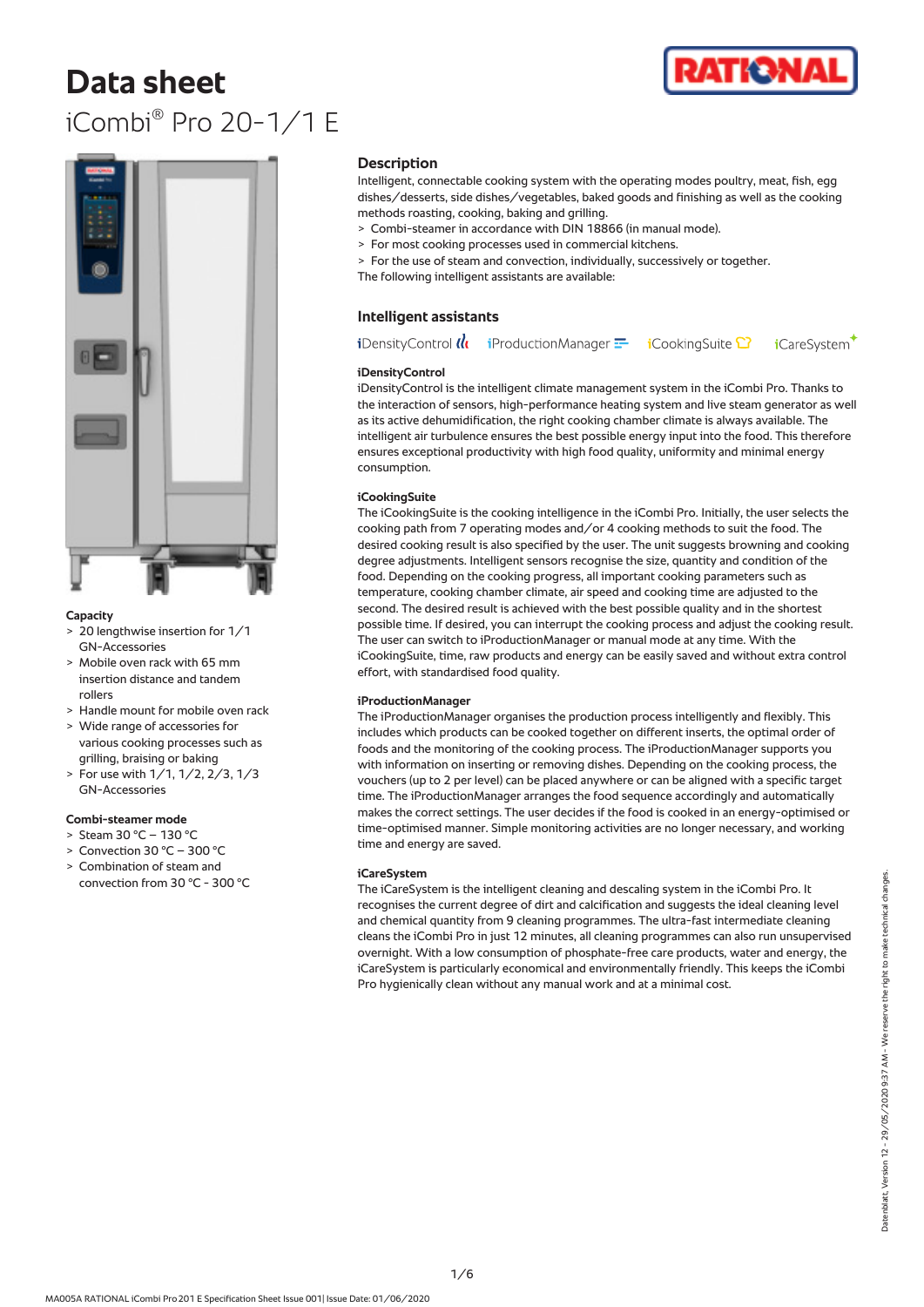# **Unit description and functional features**

## **Intelligent functions**

- > Intelligent climate management with accurate moisture measurement, setting and control
- > The actual measured humidity in the cooking chamber can be set and retrieved
- > Dynamic air turbulence in the cooking chamber through 3 intelligently reversing high-performance fan wheels with 5 fan wheel speeds, intelligently controlled and manually programmable
- > Intelligent control of cooking paths with automatic adjustment of the cooking steps to the defined desired result, e.g. browning and degree of cooking, safely and efficiently. Regardless of the operator, the size of the food and the loading quantity
- > Precise monitoring and calculation of browning based on the Maillard reaction, in order to reproduce optimal cooking results
- > Interrupt intelligent cooking paths or switch from the iCookingSuite to the iProductionManager for maximum flexibility
- > Intelligent cooking step for fermenting baked goods
- > Individual, intuitive programming by drag-and-drop of up to 1,200 cooking programmes with up to 12 steps.
- > Easy transfer of cooking programmes to other cooking systems with secure cloud connection with ConnectedCooking or with a USB stick
- > Automated, intelligent planning and control tool iProductionManager for the optimal organisation of several cooking processes and mixed loads. Automatic closing of planning gaps. Automatic time or energy optimisation of the planning and target time cooking, in order to start or stop cooking at the same time.
- > Automatic recommencement and optimal completion of a cooking sequence after power failures that last less than 15 minutes
- > Intelligent cleaning system suggests cleaning programmes and required amount of care products based on the degree of dirt of the cooking system
- > Display of the current cleaning status and the descaling status
- > Condensation hoods (accessories) with situation-specific customisation of suction power and transmission of service messages.

#### **Cooking functions**

- > Effective steam generator for optimal steam performance even at low temperatures below 100 °C
- > PowerSteam function: selectable increased steam outputs for Asian applications
- > Integrated, maintenance-free grease separation system with no additional grease filter
- Cool-down function for fast cooling of the cooking space with selectable, additional fast cooling by means of water injection
- > Core temperature probe with 6 measuring points as well as automatic error correction in the event of false readings. Optional positioning aid for soft or very small food (accessories)
- > Delta-T cooking for particularly gentle preparation with minimal cooking losses
- > Exact steaming, water volume adjustable in 4 levels in the temperature range from 30 °C 260 °C for convection or a combination of steam and convection
- > Digital temperature display adjustable in °C or °F, display of target and actual values
- > Digital display of the cooking chamber humidity and time, display of target and actual values
- > Time format adjustable in 24-hour format or am/pm
- > 24-hour real-time clock with automatic conversion from summer to winter time when connected with ConnectedCooking
- > Automatic pre-selected starting time with variable date and time
- > Integrated hand shower with automatic return and switchable spray and single jet function
- > Energy-saving, long-life LED lighting in the cooking chamber with high colour rendering for quick detection of the current state of food
- > Free hotlines for questions regarding technology and application support (ChefLine)

# **Occupational and operational safety**

- > Electronic safety temperature limiter for steam generator and convection heating
- > Integrated fan wheel brake
- > Maximum contact temperature of the cooking cabinet door 73 °C
- > Use of Active Green cleaner tabs and care tabs (solid matter cleaner) for optimal work safety
- > HACCP data storage and output via USB or optional storage and management in the cloud-based networking solution ConnectedCooking
- > Tested according to national and international standards for unsupervised operation
- > Maximum rack height 1.60 m when using the RATIONAL mobile oven rack with 20 racks, rail spacing 62 mm (omission of USPHS approval)

#### **Networking**

- > Integrated, IP-protected Ethernet interface for wired connection to the cloud-based networking solution ConnectedCooking
- > Integrated WLAN interface for wireless connection to the cloud-based networking solution ConnectedCooking
- > Integrated USB interface for local data exchange
- > Central unit management, recipe, shopping cart and programme management, HACCP data management, maintenance management by means of the cloud-based networking solution ConnectedCooking

#### **Cleaning and care**

- > Non-mains pressure dependent automatic cleaning and care system for cooking cabinet and steam generator
- > 9 cleaning programmes for unsupervised cleaning, even overnight, with automatic cleaning and descaling of the steam generator
- > Ultrafast cleaning in just 12 minutes for almost uninterrupted, hygienic production
- Automatic safety routine after a power failure ensures a detergent-free cooking chamber even after the cleaning has been cancelled
- > Use of phosphate and phosphorous free Active Green cleaning tabs and care tabs
- > 3 pane oven door with rear ventilation, heat-reflecting special coating and swivelling glass panes for easy cleaning
- > Material inside and outside stainless steel DIN 1.4301, seamless hygienic cooking chamber with rounded corners and optimised air flow
- > Easy and safe external cleaning due to glass and stainless steel surfaces as well as protection against water jets from all directions due to protection class IPX5
- > Monitoring option for automatic cleaning by means of the cloud-based networking solution ConnectedCooking

#### **Operation**

- > High-resolution 10.1" TFT colour display and capacitive touchscreen with self-explanatory symbols for simple, intuitive operation and control using sweep or swipe movements
- > Acoustic prompt and visual display when user intervention is required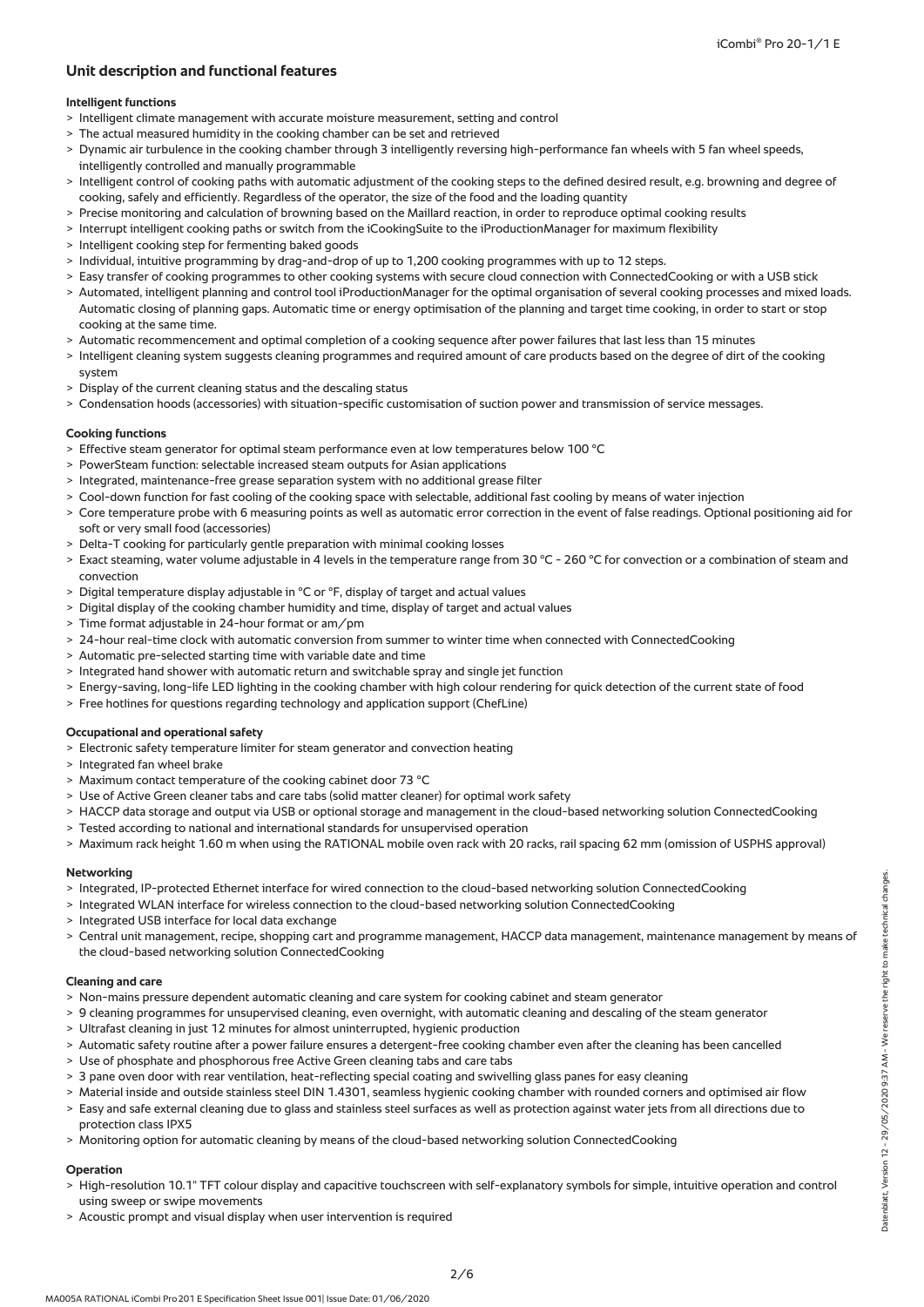- > Central dial with push function for intuitive selection and confirmation of entries
- > More than 55 languages can be configured for user interface and help function
- > Basic cooking preferences of the country-specific cuisine can be selected, regardless of the language set for the unit. Another country-specific cuisine can be selected
- > Specially adapted cooking parameters for international or country-specific dishes can be selected and started, regardless of the language set for the unit
- > Extensive search function in all cooking paths, application examples and settings
- > Context-sensitive help, which always displays the current help content for the displayed screen content
- > Starting application examples from the help
- > Easy selection of cooking paths over 7 operating modes and/or from 4 cooking methods
- > Cockpit function to display information about the processes within a cooking path
- Customisation and control of user profiles and access rights to prevent operating errors
- > Interactive messages about cooking paths, calls to action, intelligent functions and warnings with the Messenger

#### **Installation, maintenance and environment**

- > Professional installation by certified technicians recommended by RATIONAL
- > Fixed waste water connection conforming to SVGW requirements is permitted
- > Customisation to the installation location (height above sea level) with automatic calibration
- > Operation without water softeners and without additional manual descaling is possible
- > Installed flush with walls\*
- > Service diagnosis system with an automatic indicator of service messages and a self-test function for active assessment of unit functions.
- > Remote diagnosis with ConnectedCooking by certified RATIONAL service partners
- > RATIONAL 2 year guarantee including parts, work and journey\*\*
- > Regular maintenance is recommended. Maintenance in accordance with the manufacturer's recommendation by RATIONAL service partners
- > Energy efficiency tested and passed in accordance with ENERGY STAR. Published at www.energystar.gov
- \*For details, see the installation or designer manual

\*\*Terms and conditions apply, see manufacturer's guarantee policy on the website www.rational-online.com

#### **Options**

- > MarineLine Marine design
- > SecurityLine Safety/prison design
- > MobilityLine mobile design
- > HeavyDutyLine particularly resilient design
- > Integrated fat drain
- > Energy optimisation system connection
- > Connection to operations monitoring (potential-free contacts)
- > Control panel protection
- > Safety door lock
- > Design without WLAN configuration
- > Lockable control panel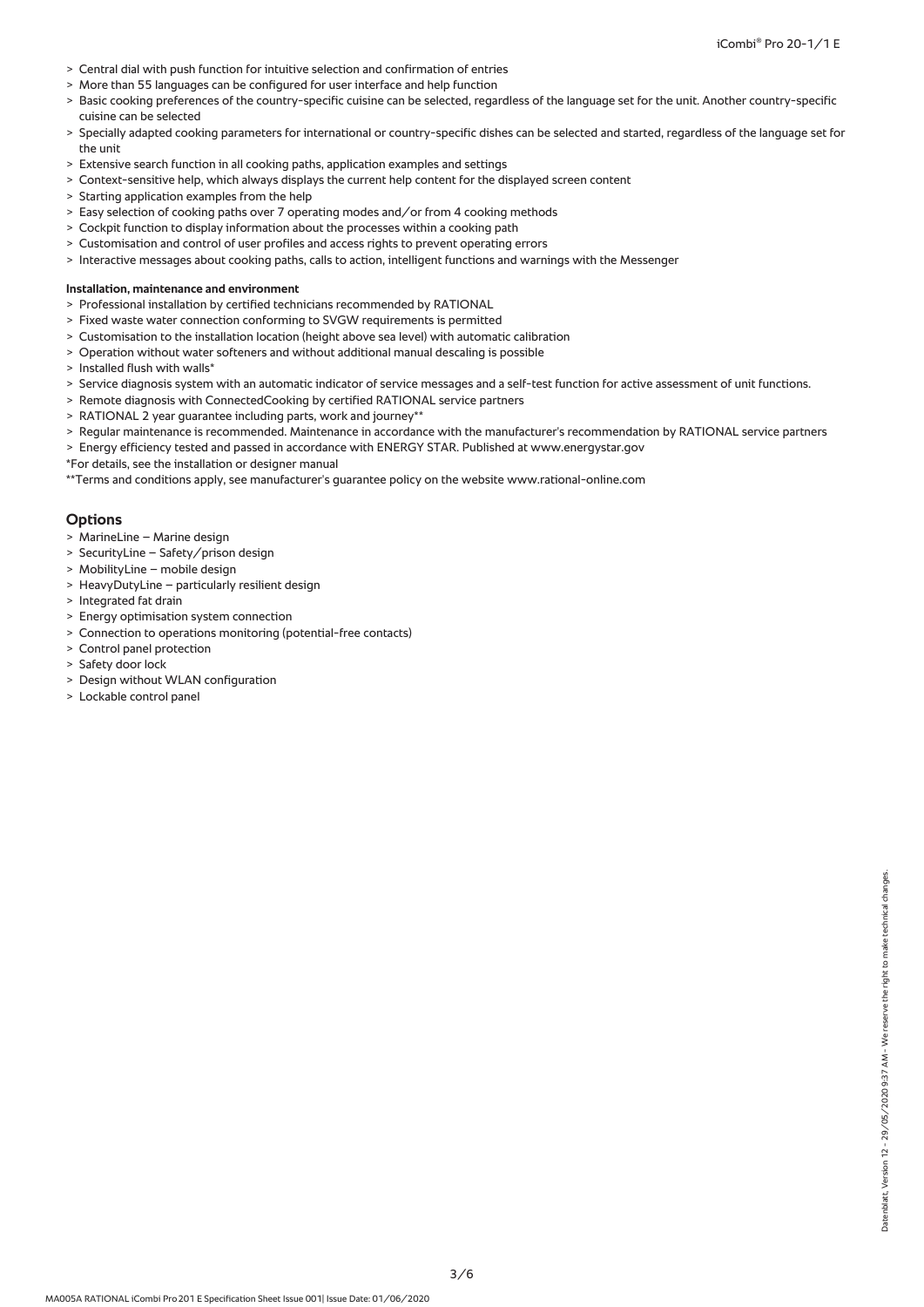# **Technical specifications**

# **Dimensions and weight**

| Dimensions ( $W \times H \times D$ ) |                       |
|--------------------------------------|-----------------------|
| Cooking system (body)                | 877 x 1807 x 847 mm   |
| Cooking system (complete)            | 877 x 1872 x 913 mm   |
| Cooking system with packaging        | 1008 x 2043 x 1013 mm |
| Maximum working height top rack*     | $\leq 1.60$ m         |

\*with use of the RATIONAL mobile oven rack model 20-1/1 with 20 racks, rail spacing 62 mm

#### **Weight**

| Maximum loading quantities/rack        | 4.5 kg |
|----------------------------------------|--------|
| Maximum total loading quantities       | 90 kg  |
| Weight electric unit without packaging | 263 ka |
| Weight electric unit with packaging    | 300 kg |
| Weight gas unit without packaging      | 284 kg |
| Weight gas unit with packaging         | 321 kg |

#### **Connection requirements electric**

| Voltage 3 NAC 415 V        |                 |  |  |  |
|----------------------------|-----------------|--|--|--|
| Electrical connected loads | 40.4 kW         |  |  |  |
| Steam mode output          | 39.2 kW         |  |  |  |
| Convection mode output     | 39.2 kW         |  |  |  |
| Fuse                       | 63 A            |  |  |  |
| Connection resistance      | $0.09$ $\Omega$ |  |  |  |
| RCD model                  | F               |  |  |  |

#### **Connection requirements water**

| Water inlet (pressure hose)<br>respectively    | 3/4"            |
|------------------------------------------------|-----------------|
| Water pressure (flow pressure)<br>respectively | $1.0 - 6.0$ bar |
| Water outlet respectively                      | <b>DN 50</b>    |
| Maximum flow rate per cooking<br>system        | $12$ I/min      |

## **Connection conditions exhaust air and thermal load**

| Latent heat load       | 1902 W |
|------------------------|--------|
| Sensible heat output   | 2531W  |
| Noise level (electric) | 60 dBA |
| Noise level (gas)      | 65 dBA |

#### **Connection requirements data**

| LAN data interface  | RJ45                |
|---------------------|---------------------|
| WiFi data interface | IEEE 802.11 $a/q/n$ |

## **Minimum clearances during installation**

| <b>Minimum</b><br>clearance | Left  | <b>Back</b>     | <b>Right</b> |
|-----------------------------|-------|-----------------|--------------|
| Standard                    | 50 mm | 0 <sub>mm</sub> | 50 mm        |

> Comprehensive technical information on kitchen planning and unit installation can be found in the planning manual or in the installation instructions on our business customer portal.

# **Installation conditions**

- > If heat sources act on the left side of the unit, the minimum distance on the left must be 350 mm.
- > Specific national and regional standards and regulations which concern the installation and operation of commercial cooking appliances must be complied with. The local standards and regulations for ventilation systems must be adhered to.
- > To use ConnectedCooking, a RJ45 network access point or the option to integrate into a WLAN (IEEE 802.11 a/g/n) must be provided on site. A data rate of at least 100 MB/s should be provided for optimal performance.

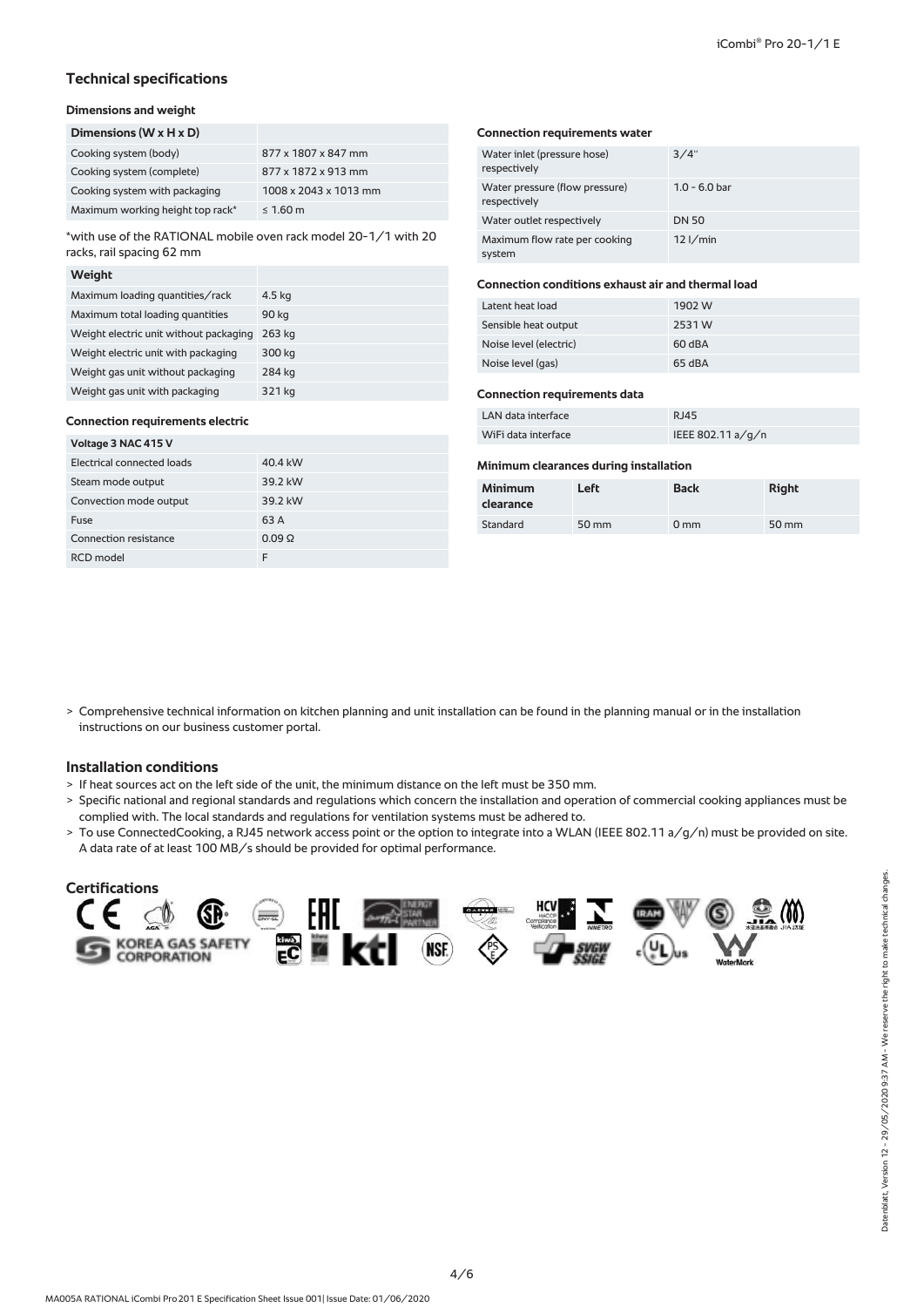# **Technical drawing Electric**



|                       |             |                |        |             | 913 [35 7/8] |             |            |
|-----------------------|-------------|----------------|--------|-------------|--------------|-------------|------------|
| 576 [22 5/8]          | 65 [2 1/2]  |                |        |             | 847 [33 3/8] |             | 66 [2 5/8] |
|                       |             |                |        |             |              |             |            |
|                       |             |                |        |             |              |             |            |
|                       | ┍           |                |        |             |              |             |            |
|                       |             |                |        |             |              |             |            |
|                       |             |                |        |             |              |             |            |
|                       |             |                |        |             |              |             |            |
|                       |             |                |        |             |              |             |            |
|                       |             |                |        |             |              |             |            |
|                       |             |                |        |             |              |             |            |
|                       |             |                |        |             |              |             |            |
|                       |             |                |        |             |              |             |            |
|                       |             |                |        |             |              |             |            |
|                       |             |                |        |             |              |             |            |
| $\frac{1}{2}$         |             |                |        |             |              | $\mathbb D$ |            |
|                       |             |                |        |             |              |             |            |
|                       |             |                |        |             |              |             |            |
|                       |             |                |        |             |              |             |            |
|                       |             |                |        |             |              |             |            |
|                       |             |                |        |             |              |             |            |
|                       |             |                |        |             |              |             |            |
|                       |             |                |        |             |              |             |            |
|                       |             |                |        |             |              |             |            |
|                       |             |                |        |             |              |             |            |
|                       |             |                |        |             |              |             |            |
| $\mathscr{U}$         |             | 1600 1600 1631 |        |             |              |             |            |
|                       |             |                |        |             |              |             |            |
|                       |             |                |        |             |              |             |            |
|                       |             |                |        |             |              |             |            |
|                       |             |                |        |             |              |             |            |
|                       |             |                |        |             |              |             |            |
|                       |             |                |        |             |              |             |            |
|                       |             |                |        |             |              |             |            |
|                       |             |                |        |             |              |             |            |
|                       |             |                |        |             |              |             |            |
|                       |             |                |        |             |              |             |            |
|                       |             |                |        |             |              |             |            |
|                       |             |                |        |             |              |             |            |
|                       |             |                |        |             |              |             |            |
|                       |             |                |        |             |              |             |            |
|                       |             |                |        |             |              |             |            |
| <del>ाम म</del> ामा ‼ |             |                |        |             |              |             |            |
|                       | 207 [8 1/8] |                |        |             |              |             |            |
|                       |             |                | 127[5] |             |              |             |            |
| É.                    |             |                |        |             |              |             |            |
|                       |             |                |        |             |              |             |            |
|                       |             |                |        |             |              |             |            |
| 425 [16 3/4]          |             |                |        | 142 [5 5/8] | 640 [25 1/4] |             | 73 [2 7/8] |
| 505 [19 7/8]          |             | 18 [3/4]       |        |             | 855 [33 5/8] |             |            |
|                       |             |                |        |             |              |             |            |



| Water inlet<br>Water outlet<br><b>Electrical connection</b><br>3<br><b>Equipotential bonding</b><br>4<br>Ventilation pipe<br>5 |   | $102 +$            |
|--------------------------------------------------------------------------------------------------------------------------------|---|--------------------|
|                                                                                                                                |   |                    |
|                                                                                                                                |   |                    |
|                                                                                                                                |   |                    |
|                                                                                                                                |   |                    |
|                                                                                                                                |   |                    |
|                                                                                                                                | 6 | Ethernet interface |